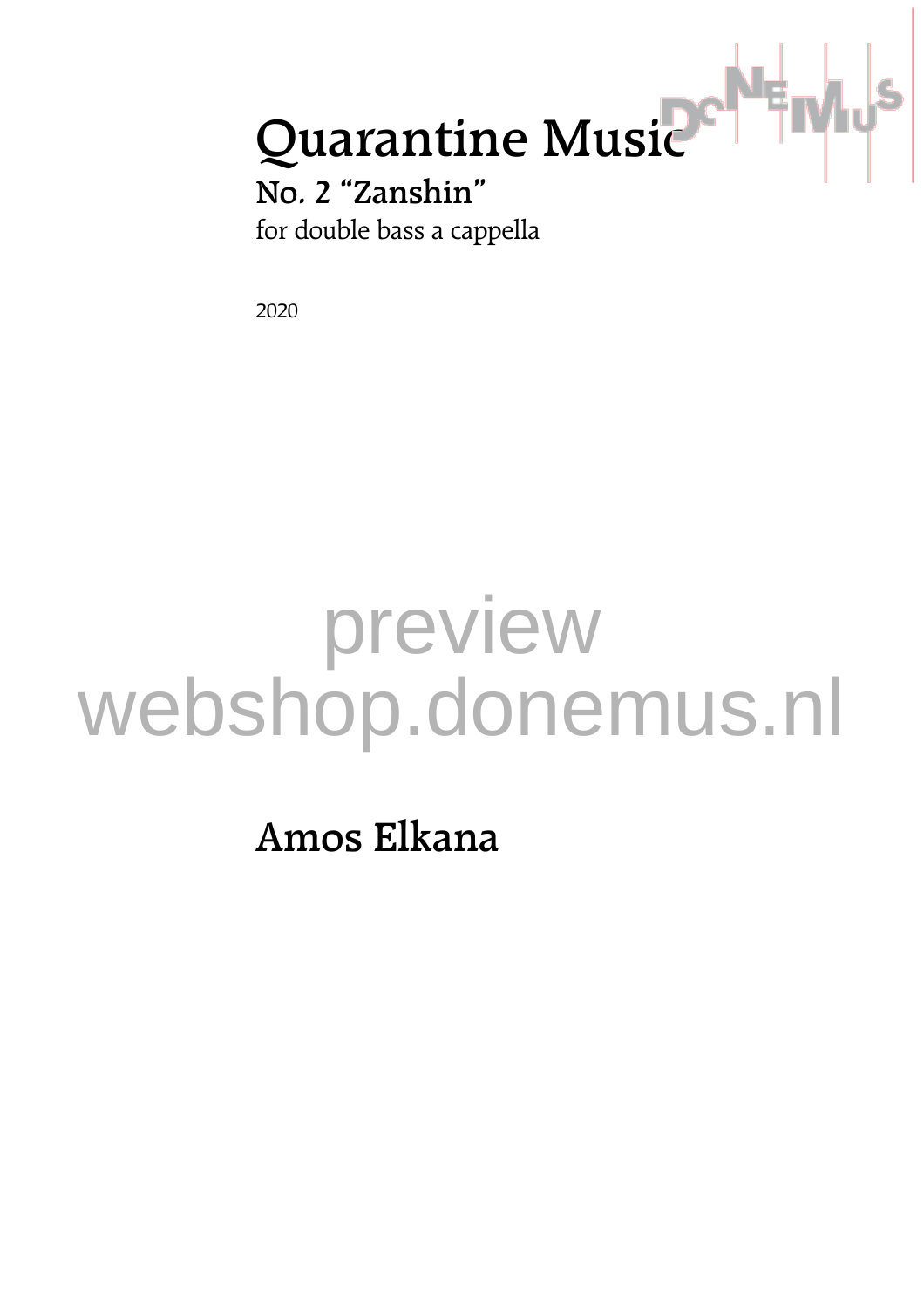#### **Performance Note**:

Quarantine music is a series of works for solo instruments with multiple parts. It can be played by a single musician recording each part and then combining them or by multiple musicians each playing one of the parts. In a concert situation a single player (or more) can play one of the parts while the remaining prerecorded parts are played back through speakers.

**Zanshin (Quarantine Music No. 2)** is composed for double bass a cappella. It has four roles and is in three movements.

Zanshin is the state when the mind is fully vigilant and aware of its surroundings; when the mind remains still without being attached to anything and is totally present during every mc nent and action in the here and now.

# ly present during every mc nent and action in webshop.donemus.nl

**Duration**: c. 9'

D 20378

Copyright © 2020 by **Stichting Donemus Beheer, Rijswijk**

All rights reserved

No part of this publication may be reproduced in any form by any electronic or mechanical means (including photocopying, recording or information storage and retrieval) without permission in writing from the publisher: Stichting Donemus Beheer, Rijswijk, The Netherlands

www.donemus.nl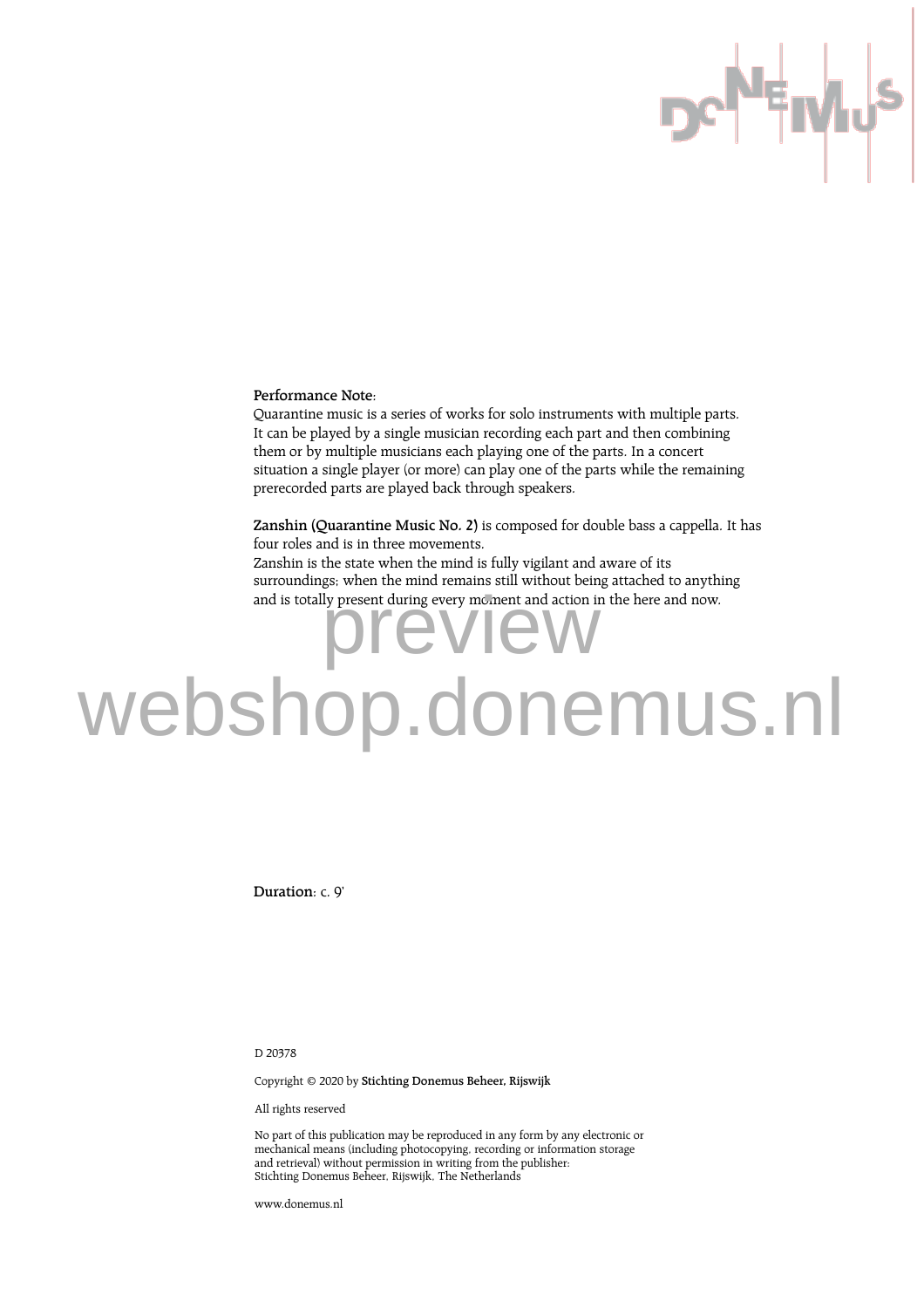#### *to Eran Borovich*

### **Quarantine Music**

**No. 2 – "ZANSHIN"** for double bass a cappella







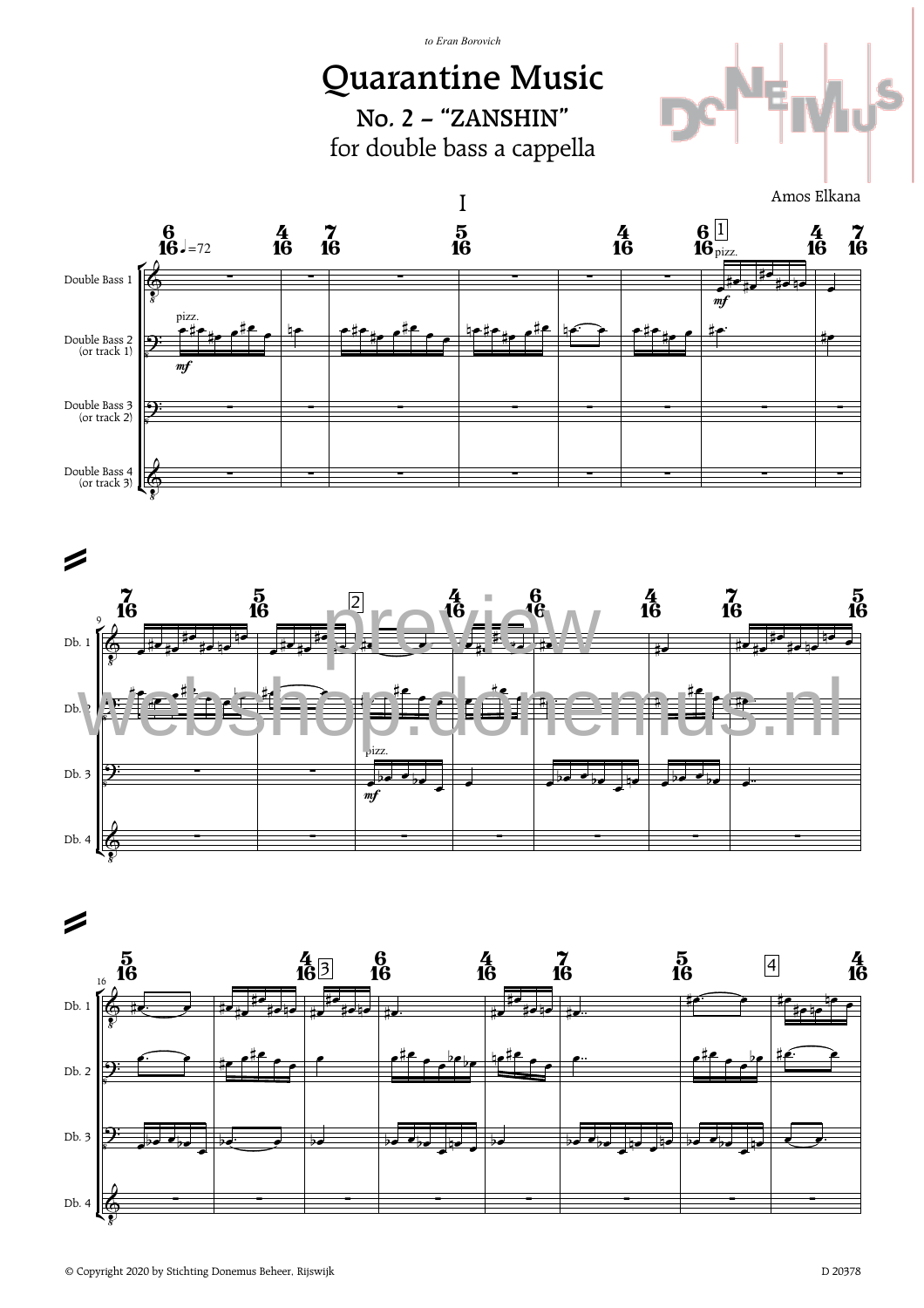





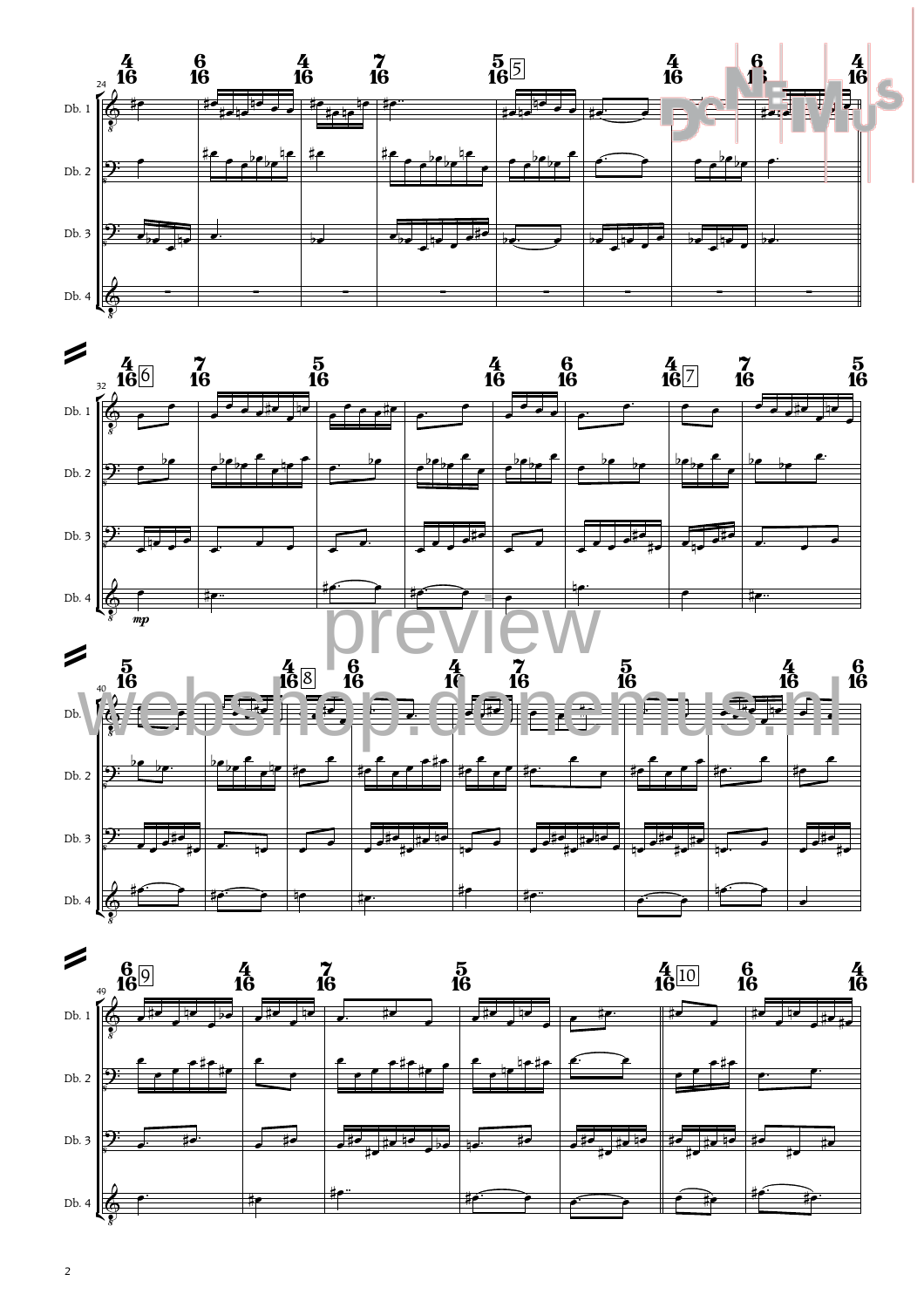





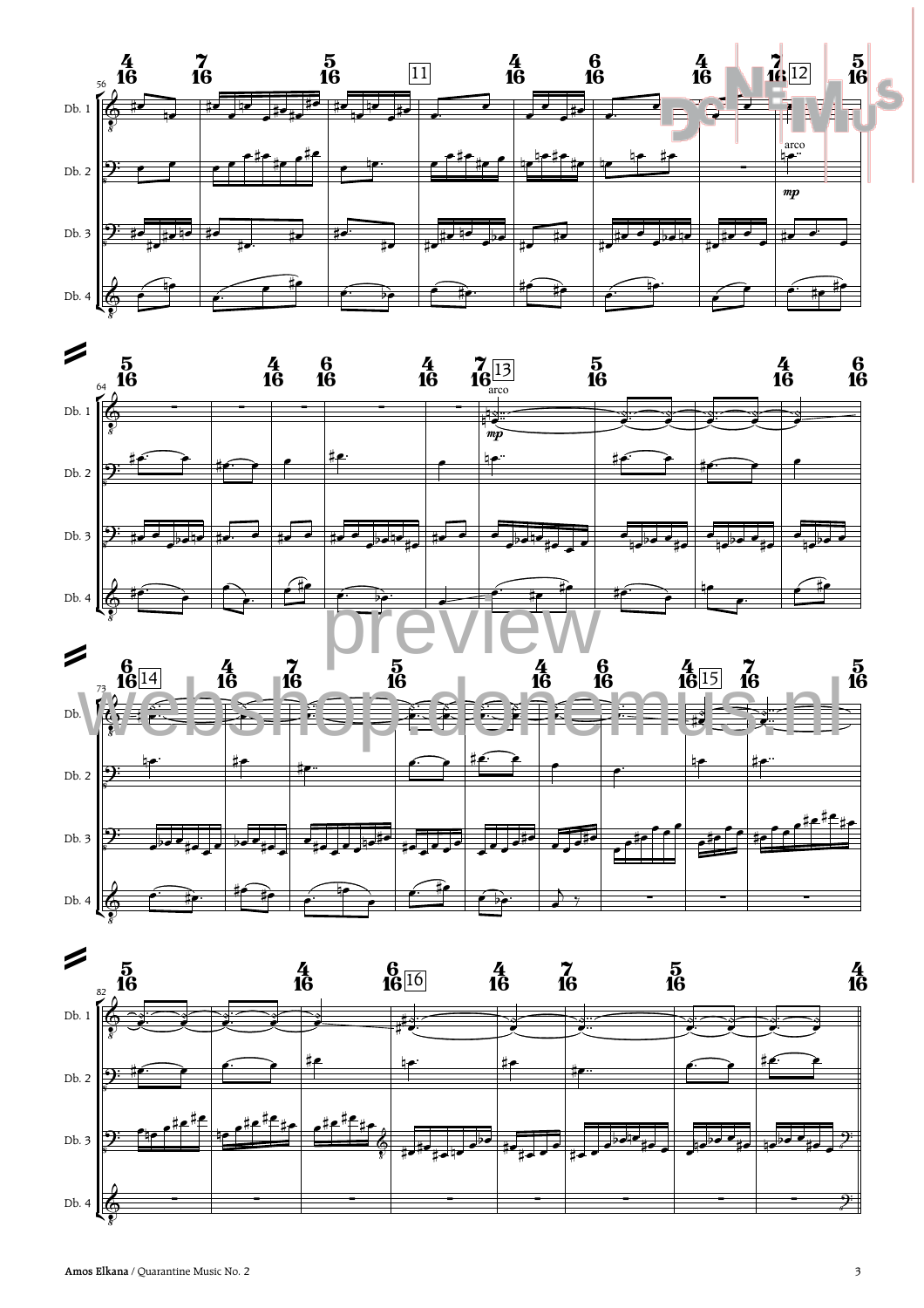





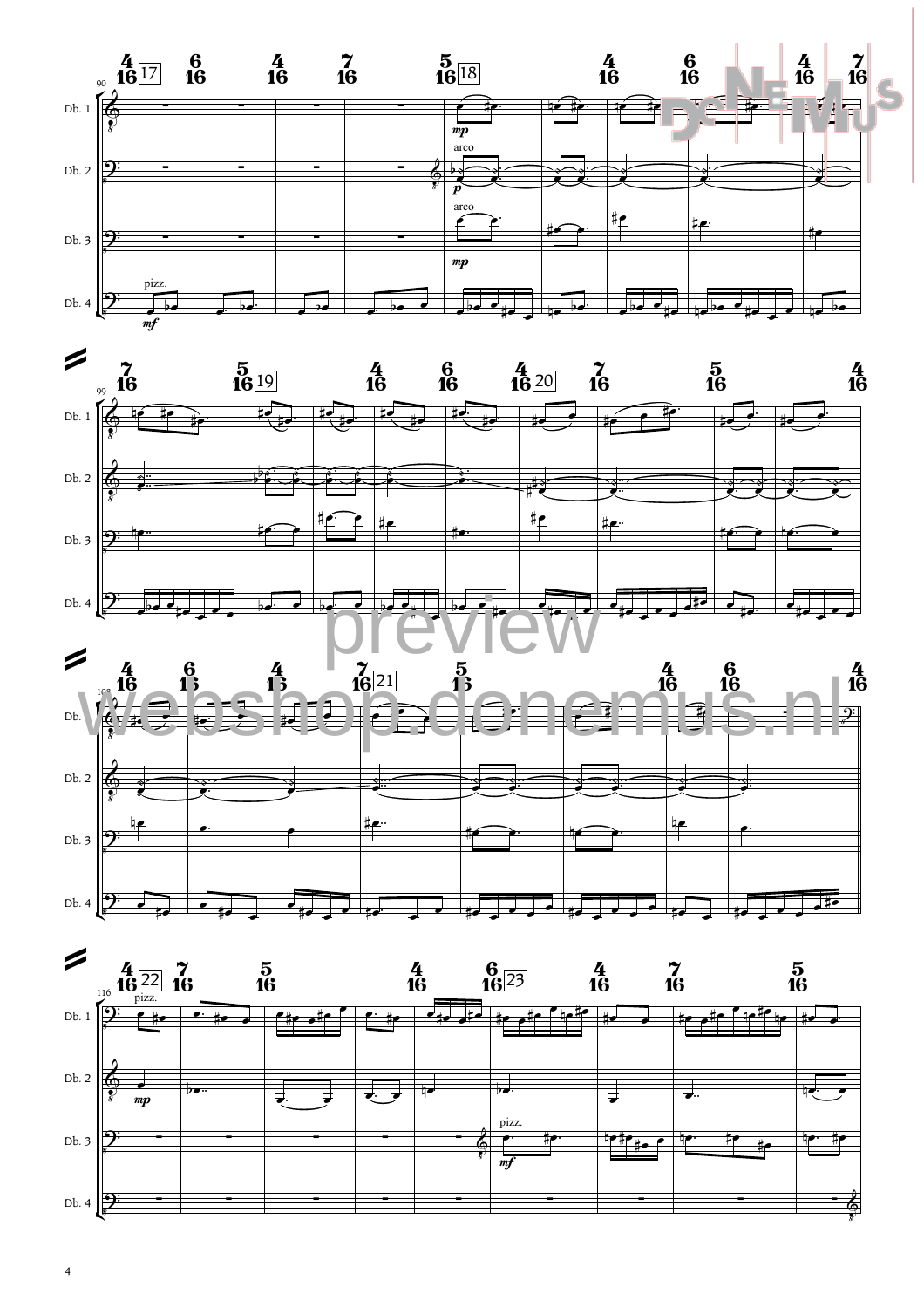